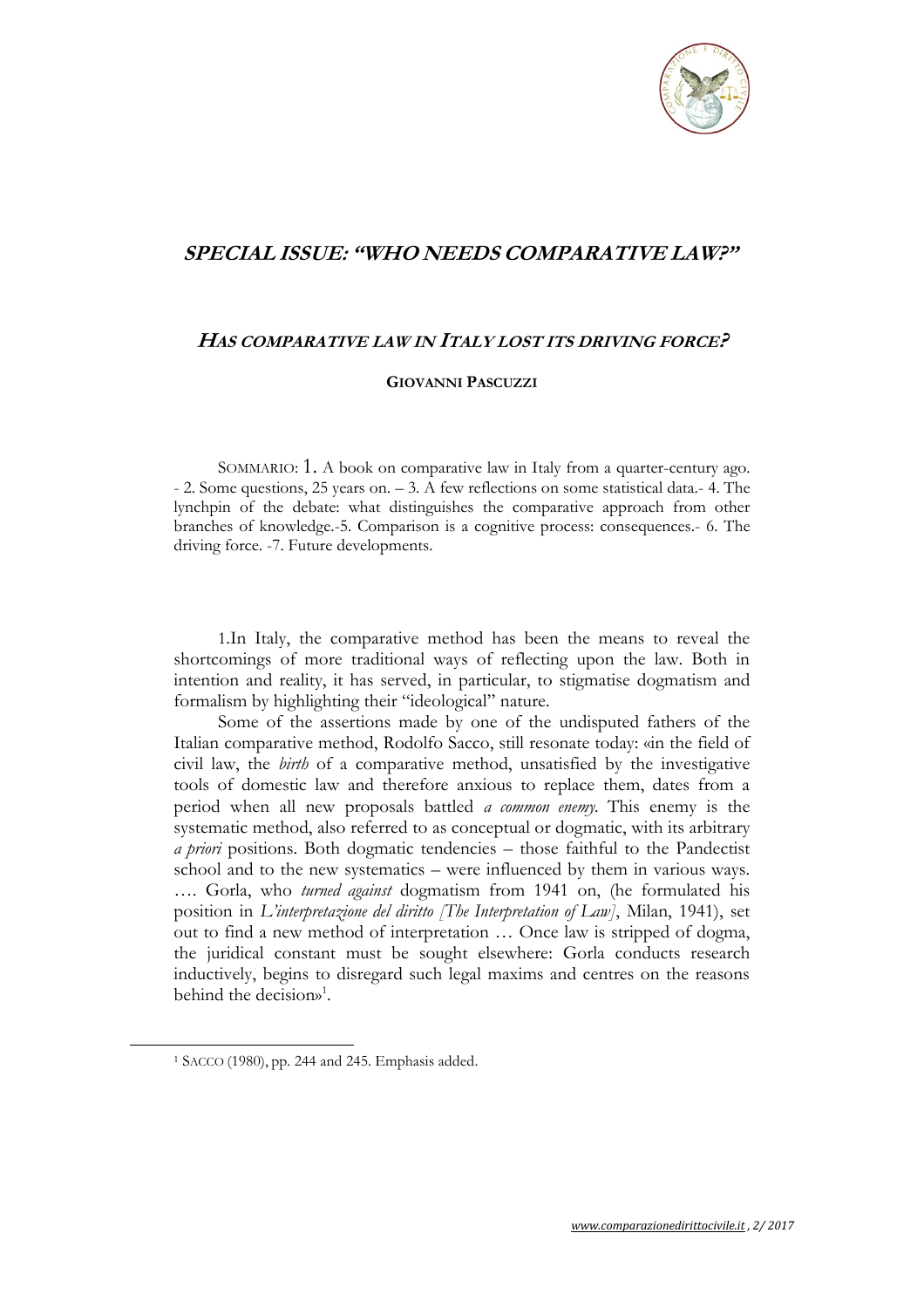

Considerations of this kind have been repeated at intervals several times. Merely as an example, we can recall some excerpts, set out in a book<sup>2</sup>, from an interview with Rodolfo Sacco. The book, published by Giuffrè in 1992, reproduces the Master's discourse with a score of comparative jurists discussing other comparative themes of great interest, from general issues to the relationship between the comparative method and history, as well as the other sciences, and so forth.

Rodolfo Sacco made several observations:

«I wanted to show that the comparative method allows legal systems to be *uncovered*, in order to reveal what lies within, hitherto concealed, because in each of these legal systems there are cryptotypical categories, which in other systems are known and proclaimed » (page 5).

«I believe at this point that third-year students are convinced of the two following obvious factors. No. 1. The dogmatic approach offers a monitoring mechanism based exclusively on the consistency of the various definitions, or various data, if you like. However, it is possible to have a system which is completely consistent and composed of wholly stupid definitions, even if they are consistent with one another. No. 2. *The comparative method* functions in the description of what is hidden in the system (uncovering cryptotypes); and, above all, without too much regard for our acquired habits of thought, discloses to us the contradictions inherent in our formulae with respect to the reality of the situation (that is, with respect to the operational rule). I perceive that the three checks on validity in the last two hundred years were, respectively, positivist, rationalist and historical-dogmatic. Today the positivist approach, which focuses on the empirical (precedent) and believes in making it absolute, is unpopular; the rationalist approach, which focuses on an abstract thought, but cannot say why the thought should be that one in particular, has no corollary; the dogmatic approach, that makes choices and deductions with little empirical support, is wearing thin. Thus the positive criterion looks for effectiveness and becomes realism. The rationalist criterion ties itself to economic-mathematical thinking and becomes a cost-benefit analysis. The historical-dogmatic one looks at empirical data, filters it through a taxonomic analysis of the surrounding reality and so becomes the comparative method» (page 13).

«At the age of 21 I witnessed the fall of National Socialism with my own eyes. At 67, on the television, I saw communism come crashing down. And now I am about to see the *nationalistic postulate in the teaching of law* collapse» (page 216).

<sup>2</sup> SACCO (1992b).

 $\overline{a}$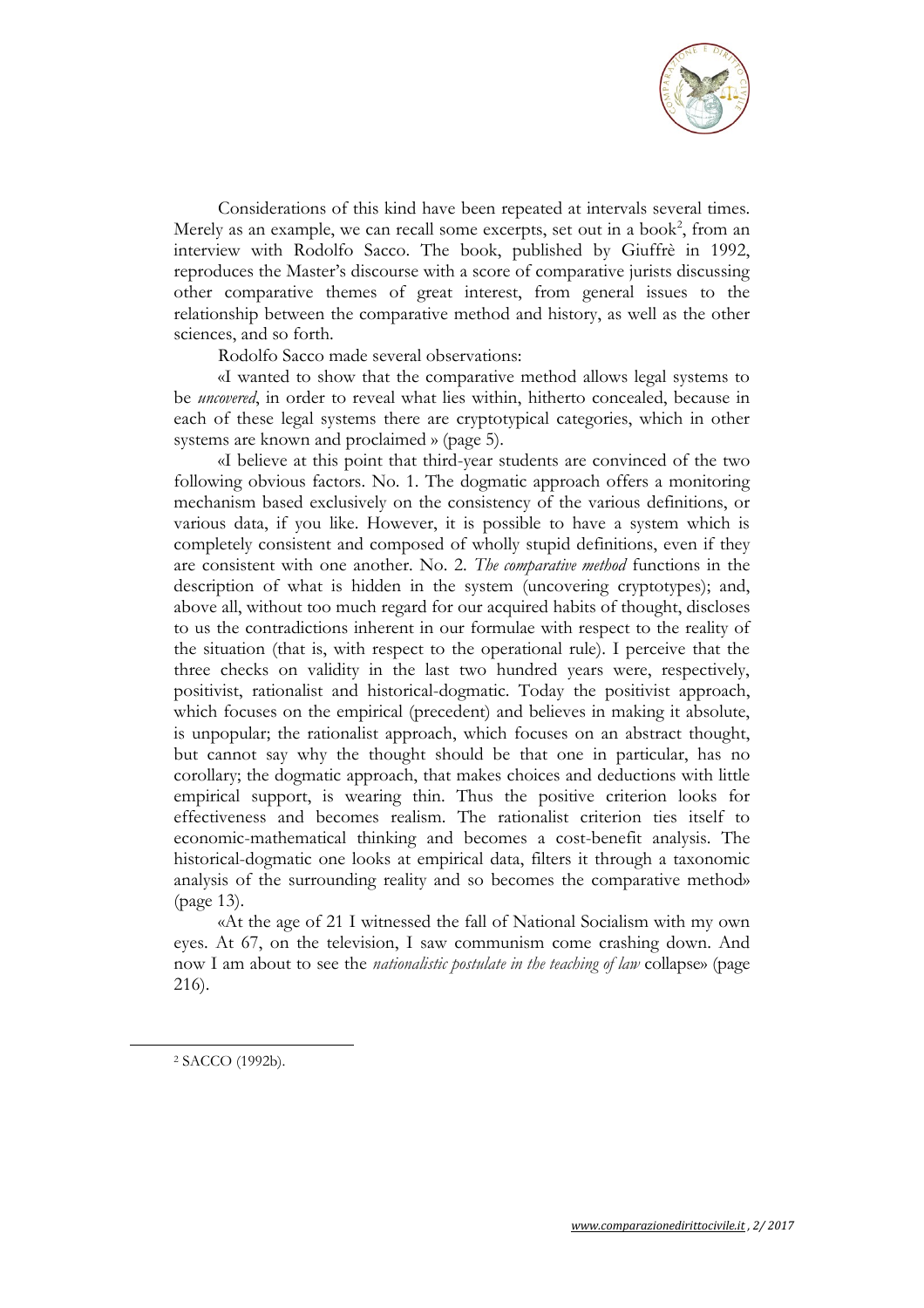

«The comparative approach in law has not yet been born. Or else it is in its first day of life» (page  $19$ )<sup>3</sup>.

2. 25 years on from the publication of the volume reproducing the interview with Rodolfo Sacco, it is worth posing some questions. What does the comparative method "uncover" today? What does it "disclose"?. Has the "nationalistic postulate" in the teaching of law really collapsed? Has the comparative approach really seen the light of day? The comparative approach in legal studies has been asserted in Italy as a "revolt" against formalism and dogmatism. And their limitations. The comparative scholars or "revolutionaries", as they once were, now seem to have become the *bourgeois*. Comparative law has perhaps become something comparable to the way dogmatism came to be viewed in the last century (that is, an approach destined to perpetuate the status quo, which conceals an ideology of power).

3. In 2000, at the start of the new millennium, there was one single comparative law association, the l'AIDC (Associazione italiana di diritto comparato [*Italian Association of Comparative Law*])<sup>4</sup>. There were 43 full professors in the Jus/02 area (Comparative Private Law)<sup>5</sup>. Conversely, there were 53 full professors in the Jus/21 area (Comparative Public Law).

Fifteen years later, that is at the end of 2015, the situation was as follows. The one comparative law association had now become three. Full professors in the Jus/02 area increased slightly, from 43 to 48, whereas the full professors in the Jus/21 area have declined noticeably, from 53 to 38.

The AIDC has been joined by the Associazione di diritto pubblico comparato ed europeo [*the Association of comparative public and European law*] (the DPCE, formed in 2001 with "the aim of promoting debate among scholars and people involved with the law in the national and International context, paying particular attention to the comparative method  $\psi$ <sup>6</sup>; and the Società italiana per la ricerca nel diritto comparato [*the Italian Society for research into comparative law*]

 $\overline{\phantom{a}}$ 

<sup>&</sup>lt;sup>3</sup> In the quotations from Sacco, the italics have been added. The analysis of these methodologies set out in the text can be found in the so-called "Trento theses" ["*Tesi di Trento*"], a scientific manifesto on the comparative approach to legal studies, developed in 1987 by a group of comparative law jurists (F. Castro, P. Cendon, A. Frignani, A. Gambaro, M. Guadagni, A. Guarnieri, P. G. Monateri, R. Sacco), some of whom were already lecturers in the Law Faculty of Trento. The 5 theses can be found on the following website: https://it.wikipedia.org/wiki/Tesi\_di\_Trento.

<sup>4</sup> http://www.dirittocomparato.org/.

<sup>&</sup>lt;sup>5</sup> The statistics have been retrieved from the MIUR database, referring to the body of university teachers. http://cercauniversita.cineca.it/php5/docenti/cerca.php. <sup>6</sup> http://www.dpce.it/.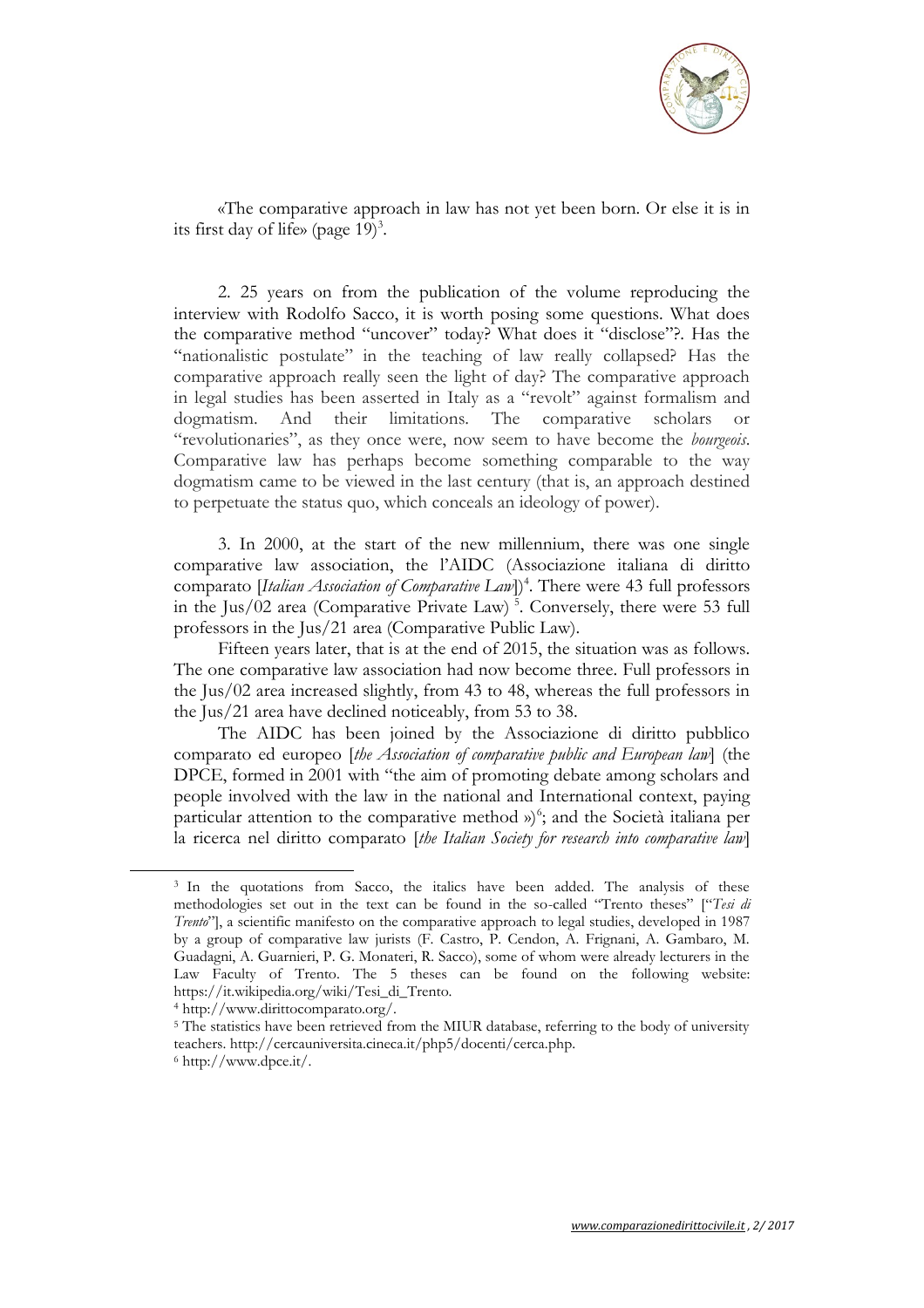

(the SIRD, set up in 2010 for «the purpose of promoting the science of comparative law and collaboration between jurists – Italian legal scholars or those in practice – working in Italy or wishing to practise in connection with them» $)^7$ .

I will be expanding on this dynamic evolution in another work. For present purposes, comment must be limited to a making few rapid observations.

The growth of such "scientific societies" is a trend which is a feature of the last 15 years, both within and outside the legal environment. In general, it can be said that a) there is no scientific disciplinary area today that does not have at least one «sector association»<sup>8</sup>; b) the driving force behind the creation of new scientific associations is fed by the desire to become interlocutors of organs such as Anvur<sup>9</sup> [*a national agency for evaluating universities and research*]; c) frequently the existence of different associations within the same scientificdisciplinary sector seems to be justified more by academic differences than by differing theoretical perspectives.

Italian private law specialists (scientific-disciplinary sector Jus/01) are represented by three different associations: the Associazione civilisti italiani [*Society of Italian civil lawyers*] <sup>10</sup>, the Società Italiana Studiosi del Diritto Civile [*The Italian Society of civil law scholars*] <sup>11</sup> and the Unione dei privatisti [*Union of private law lawyers*] <sup>12</sup>. In 2011 no less than two taxation lawyers' associations were formed (the Jus/12 scientific-disciplinary sector): the Associazione Italiana dei Professori di Diritto Tributario [*Italian Association of Taxation Law professors*]<sup>13</sup>; and the Società Italiana Studiosi di Diritto Tributario [*Italian Society of Taxation Law scholars*] <sup>14</sup>. To validate what was mentioned earlier on the wish to become interlocutors of institutional entities, it is worth recalling that the statute of the last association mentioned reads as follows: the SSDT «may, in representing the interests of members, and in any case in the general interest, formulate requests and opinions addressed to organs of the Public Administration, including the Minister for Universities, CUN, Anvur and any other entity with similar aims».

<sup>7</sup> http://www.sirdcomp.it/.

<sup>8</sup> On the rise of scientific disciplinary sectors and their impact on teaching and research, see PASCUZZI (2012).

<sup>9</sup> *Agenzia nazionale di valutazione del sistema universitario e della ricerca*, http://www.anvur.org.

<sup>10</sup> ACI, founded in 2003. http://www.civilistiitaliani.eu/.

<sup>11</sup> SISDIC, founded in 2003. http://www.sisdic.it/.

<sup>12</sup> UP, founded in 2011.

<sup>13</sup> AIPDT, founded in 2011. http://www.aipdt.it/.

<sup>14</sup> SDT, founded in 2011. http://www.studiosidirittotributario.it. The Associazione dei tributaristi (http://www.associazionetributaristi.eu/) had already existed for many decades, but it does not, however, occupy the same ground as the kinds of associations mentioned in the text, whose ambit mainly overlaps the academic perspective of a discipline area.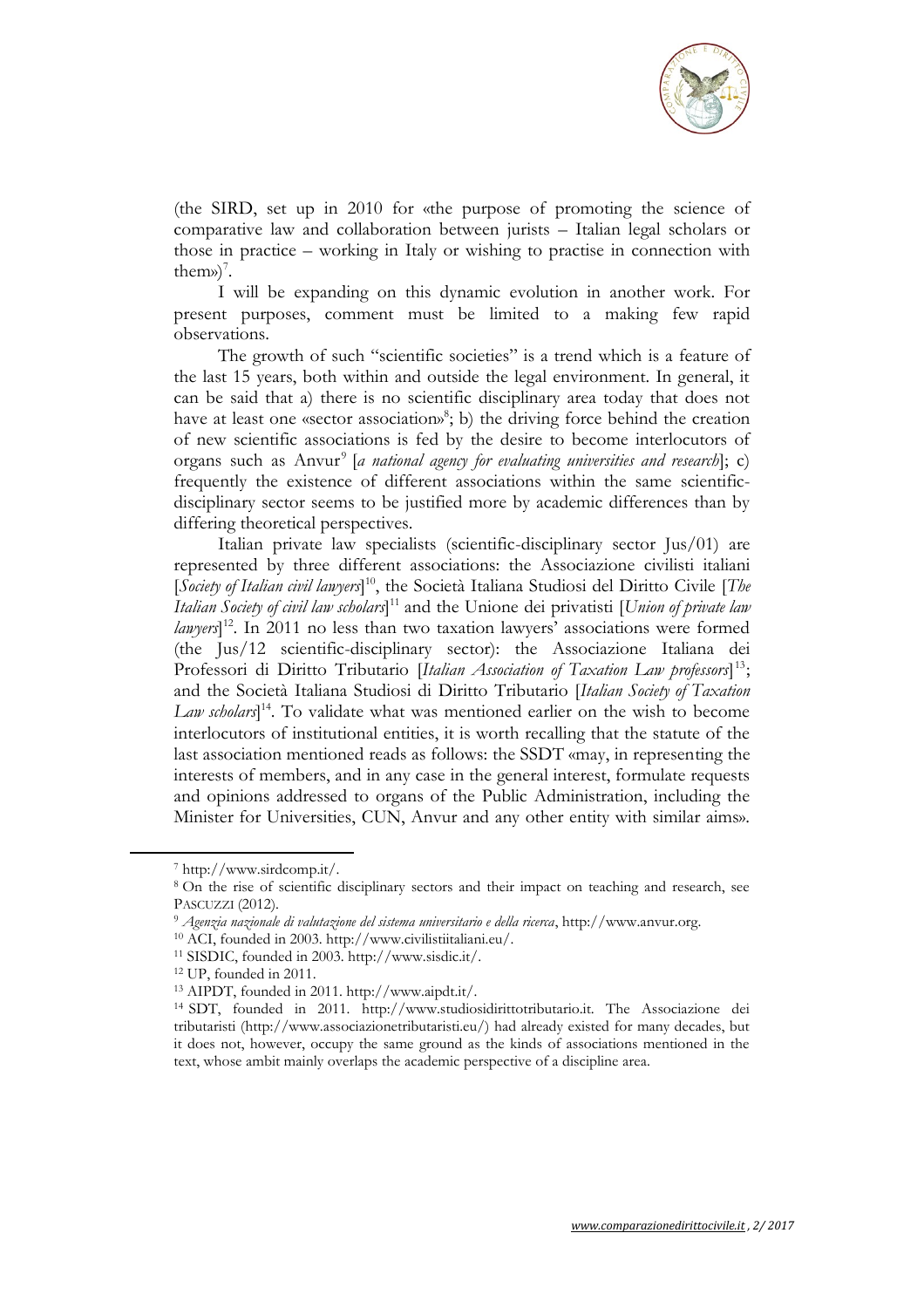

A similar provision can also be found in the statute of taxation association mentioned earlier (AIDPT).

We can deduce from this that the increase in the number of comparative law associations (from one to three) is part of a more general phenomenon. If anything, we should be asking whether the comparative lawyers must also share the dynamic which is driving this phenomenon (i.e.: unionization of the disciplines; the rigid compartmentalisation of research with regard to immovable disciplinary sectors; deference to the dictates of evaluation bodies; indulgence towards academic disputes which have no theoretical content), or, conversely, that they should not be challenged.

Some reflections, too, on the number of professors. The analysis was limited to the number of full professors. Overall, they have become reduced over a period of five years. In particular in the Jus/21 sector. This phenomenon may have had an impact on the aging trends with regard to academic staff (the increase in the average age) and the shrinkage of funds for the financing of the universities: since 2008, the FFO [*funds for the financing of the universities*] has been relentlessly cut.

However, looking at the MUIR [*Ministry for education, universities and research*] statistics, another interesting phenomenon becomes apparent – the osmosis between disciplinary sectors.

There are few professors belonging to other disciplinary sectors who have transferred to the Jus/02 or Jus/21 sectors. Conversely, there are many comparative law professors who have migrated from the Jus/02 or Jus/21 categories to other disciplinary sectors. How has this come about? Is it an isolated case? Are there theoretical reasons for this? Is comparative law just a springboard to something else? Has the role of the comparative approach served its purpose? Or can it be attributed to the selection process or factors and/or to do with academic schools? Perhaps it is the combined effect of all these things.

4.Jurists can be differentiated from one another on the basis of their commitment to a profound exploration of one specific sector of legal knowledge. In fact, a distinction is normally made between civil, criminal and public law lawyers, taxation, constitutional, international lawyers and so on.

The discussion is quite different so far as comparative lawyers are concerned. Their name does not derive from a field of knowledge but from a cognitive process, comparison. The name "comparative lawyer" [It. *comparatista*] does not of itself imply the possession of competence in a particular area of law, but expertise in a methodology.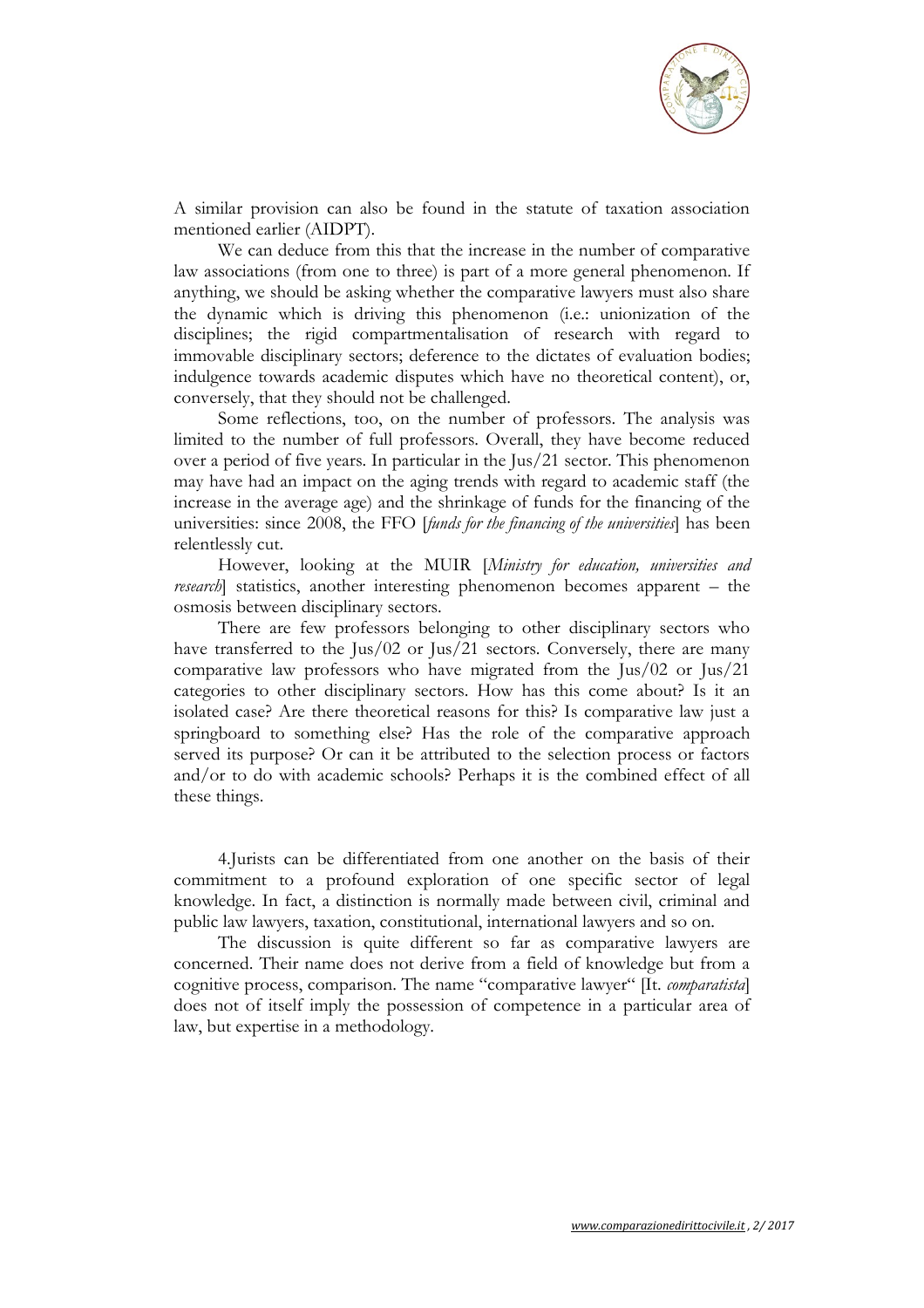

There are legal scholars who know *about something* (such as civil law experts, criminal law experts, etc).

And there are legal scholars who know things *in a certain way*: precisely, comparative lawyers.

At first glance, the term 'comparative lawyer' throws no light on what the scholar studies (or rather, the field of enquiry to which the cognitive process is applied) but it tells us the way he or she works. It is not by chance that the comparative approach gives rise to independent disciplines in fields other than law. One only need think of other subjects, also taught at university, such as comparative anatomy, comparative zoology, comparison of economic systems, of political systems, and so on. Comparison is a cognitive process. The application of this process is a feature of comparative lawyers.

5.The fact that comparison is a cognitive process has consequences which I will now try to list briefly.

A) If comparison is a cognitive process, it makes little sense to speak of the «perimeters of the discipline» since the discipline does not have a subjectmatter but refers to a methodology<sup>15</sup>.

Even so, there are those who strive to define the limits of comparison. For example, in some of the minutes of selection procedures, the work of young scholars is (under)rated, because it is said not to pertain to the disciplinary sector or the sector relating to the competitive selection, not because comparative methods have not been adopted, but because it relates to some topics, but not others, held to be of relevance to the sector concerned in the competition.

B) Those who define themselves, even nominally, by a cognitive and methodological approach can only look favourably upon other cognitive and methodological approaches.

It is not by chance that many comparative lawyers are also adherents of other approaches as well, such as the economic analysis of law (for example, Roberto Pardolesi<sup>16</sup>; *law and literature* (for example, Pier Giuseppe Monateri)<sup>17</sup>;

<sup>15</sup> Sacco writes (1992b), p. 183: «The comparative concept has only one limit, namely the homogeneity of the subject-matter governed by the law».

<sup>&</sup>lt;sup>16</sup> Roberto Pardolesi is the director of the *Law & Economics LAB* (Laboratorio di analisi economica del diritto http://www.law-economics.net/). His is the author of many essays on topics connected to law and economics. See PARDOLESI (1992). See also COOTER, MATTEI, MONATERI, PARDOLESI, ULEN, (2006).

<sup>17</sup> Pier Giuseppe Monateri is the vice-president of AIDEL, Associazione italiana diritto e letteratura [*the Italian association of law and literature*] (http://www.aidel.it/).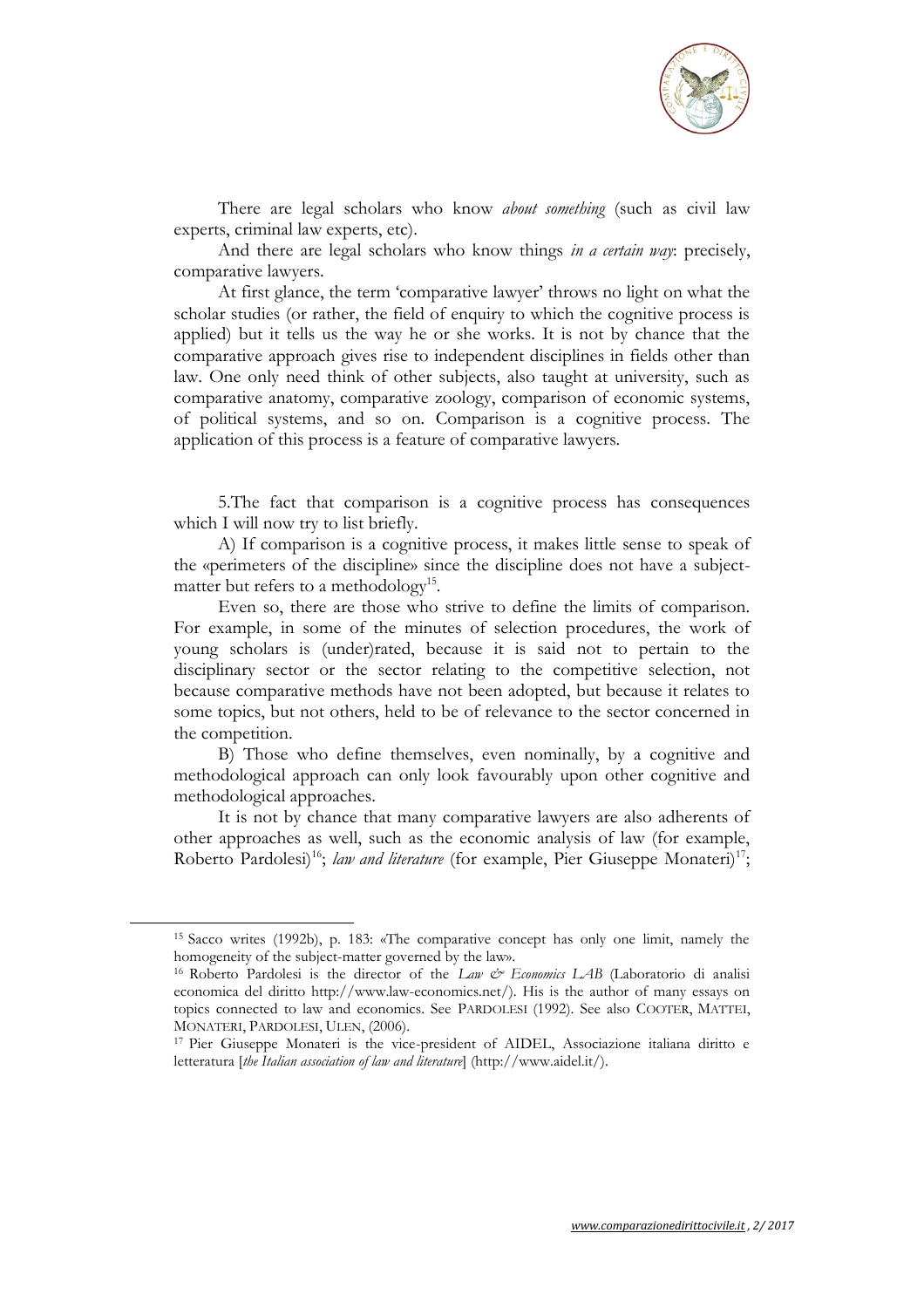

*law and technology* (while excusing the presumption, this example refers to me)<sup>18</sup>; and so on.

As a discipline, the comparative approach must make room for all other innovative approaches.

C) The dialogue between fields of knowledge – law, history and much else.

The comparative method allows us to see how legal institutions originated and how they have evolved. Therefore it investigates historical aspects<sup>19</sup>, as well as sociological and economic ones, and so forth. Comparative lawyers attack boundaries between disciplines. They are masters, among other things, of interdisciplinary skills<sup>20</sup>.

D) Innovation (in legal terms, or otherwise).

By studying the origins and circulation of legal institutions and models, the comparative method prioritises change and innovation as the subjects of scrutiny<sup>21</sup>. The comparative method studies the techniques of legal innovation<sup>22</sup>.

 $\overline{a}$ 

<sup>18</sup> On the relationship between law and technology, see: Pascuzzi (2016).

<sup>&</sup>lt;sup>19</sup> The second of the Trento theses on the comparative approach to legal studies, referred to above, states: «The comparative method focuses attention on various legal phenomena which have taken shape in the past or in the present, following the criterion that something concretely achieved can be considered to represent reality. From this perspective, the comparative method is based on the same evaluation criteria as the historical sciences».

<sup>20</sup> On the elements of interdisciplinary work, see Pascuzzi (2013), 184 ff.

<sup>21</sup> Gorla (1989), para. 2.3, asks himself whether the comparative scientific method can extend to an etiological investigation capable of ascertaining the reasons which cause changes in the law. According to Rodolfo Sacco (1992a, p. 18) the comparative approach has a factual and diachronic (as well as synchronic) view of the law, and therefore it deals with the realities which determine or paralyse the impulse for legal innovation.

<sup>22</sup> In the «Introduction to comparative law», just cited, Rodolfo Sacco (1992a) writes: «Innovations in legal models can be found at every turn. An original judgment, a daring response given by a student at an examination, contain innovation. The only innovations which count, however, are those coming from an authoritative body or, precisely, are issued by an authority, or which are imitated, become widespread and so generally diffused. With reference to synchronism, innovation which does not originate with an authority is erroneous: through judicial error, advocate error, or student error. From the diachronic perspective, the nature of the innovation is more obscure: if it is imitated, it will be a creation, a discovery; only when it fails to find imitators will it be considered an isolated opinion, an error». Sacco asks himself what the origin of innovation may be, identifying some techniques which are invented and applied to satisfy the increasingly sophisticated requirements of society (p. 134). The comparative scholar from Turin endeavours to list some of these techniques: the desire to generalise (for harmony, by analogy); assimilation (parity of treatment of cases since they share analogous elements); differentiation (differentiation of treatment because the cases have elements which distinguish them from one another); the emergence of unexpressed contents from known propositions and interpretations; the combination of basic legal institutions (p. 146 ff.).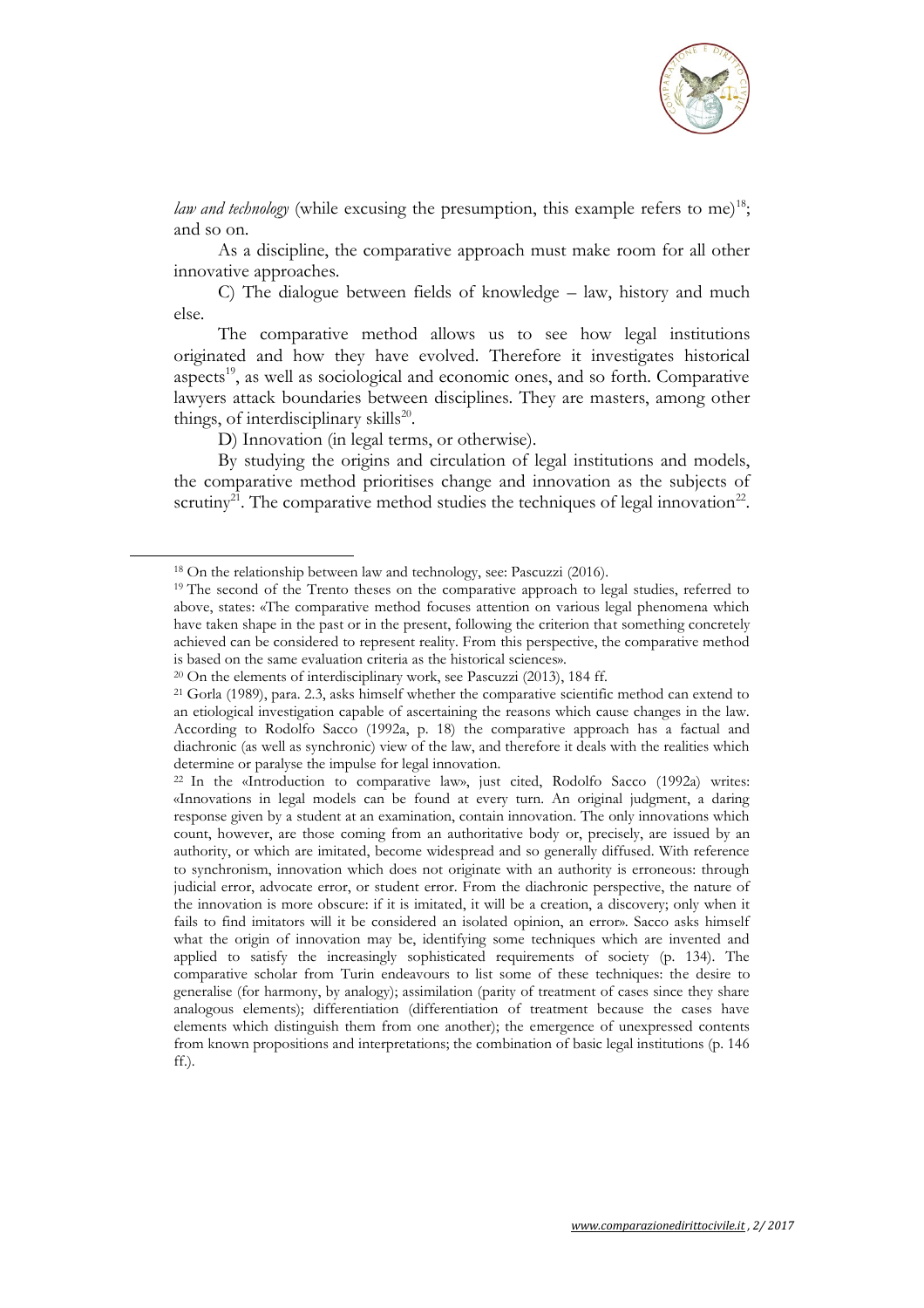

Comparative scholars study the creativity of jurists $^{23}$ .

E) The training of jurists should take more account of cognitive processes than of the disciplines themselves (declarative knowledge) $^{24}$ .

More emphasis should be placed on skills development<sup>25</sup>. Comparative law should not be taught. Students should be taught to *undertake* comparison. The history of legal systems should not be taught, students should learn to create the history of law. Beyond this, the objective should not only be the collapse of the «nationalistic postulate», or the training of «municipal jurists»<sup>26</sup>. The aim is to is to produce «lawyers without law». Jurists capable of operating in any legal system.

F) A cognitive process is itself a technology. A technology of the mind.

Comparative lawyers adopt a technique to achieve cognitive objectives. The conference organisers stigmatise those who believe the law to be «an instrument of social engineerings<sup>27</sup>. I believe that law is a technology. However, the task of those who study a particular technology is to understand the uses (obvious or otherwise) to which the technology may be put. This is likewise the task of anyone who uses a cognitive process (such as the comparative method) in order to discover knowledge. The comparative approach reveals the dynamics of power and highlights and the values underlying the various available options.

The title of this paper is deliberately provocative: it recalls the driving force of a renowned revolution.

When it originated in Italy, the comparative approach in many respects represented a small-scale revolution. It did away with the 'old' and stood for the 'new'. The destiny of the 'new' is to become 'old' itself, merely through the passage of time.

Must the comparative method turn into (or has it already become) a "discipline" like all the others? One branch of knowledge among many? Must the comparative approach align itself with legal training which is based on

<sup>23</sup> Pascuzzi (2013a).

<sup>24</sup> Pascuzzi (2009).

<sup>25</sup> On the distinction between knowledge and skill, see PASCUZZI, (2013b).

<sup>26</sup> Sacco (1992b), p. 216.

<sup>&</sup>lt;sup>27</sup> The text the letter of invitation written by the organisers of this conference (professors Massimo Brutti and Alessandro Somma) reads as follows: « There prevails a vision of the law as an instrument of social engineering, of government (but no questions are asked about what forces and interests guide the governing power or what ideology sustains it). Legal phenomena become separated from politics and de-contextualised. The comparative method becomes a question of recognising similarities and distinctions between abstract forms: the very opposite of what is required for a real comparison of given historical realities». Assertions with which I wholly agree, in the sense which I have emphasised in the text.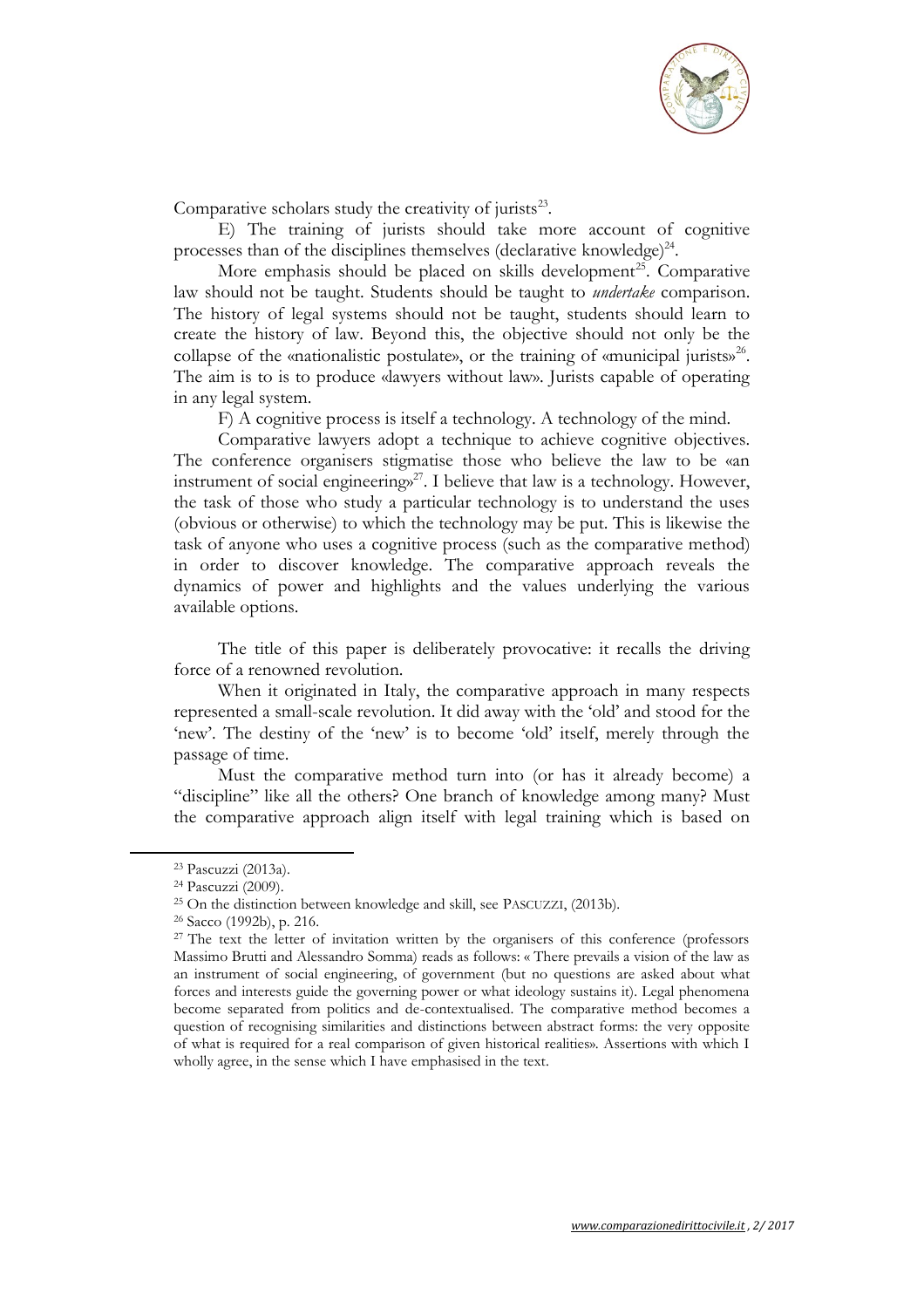

specific disciplinary sectors  $28$  ? Must it fall into line with a departmental organisation which punishes inter-disciplinary research<sup>29</sup>? Must it adjust to this system of evaluation, which is generating conformism and killing off precisely those values of innovation and interdisciplinarity  $30$  ? Is the comparative approach in legal studies destined to become the formalism and/or dogmatism of the twenty-first century? Is the comparative lawyers' fate to shove others aside in order to gain a few more teaching credits for their degree courses?

7. In my view, the comparative method should continue to be an engine for change:

- Eliminating perimeters;
- Welcoming the contribution made by innovative approaches;
- Cultivating interdisciplinarity;
- Indicating pathways for innovation (relating to law or otherwise);
- Scrapping the current paradigms of legal education;

- Shining a light on the political options which underlie every legal choice.

## **Bibliography**

Cooter, R., Mattei, U., Monateri, P.G. , Pardolesi, R., Ulen, T. (2006), Il mercato delle regole. Analisi economica del diritto civile, Bologna.

Gorla, G. (1989) Diritto comparato e straniero, in: Enciclopedia Giuridica Treccani, XI.

Pardolesi, R. (1992), Postfazione a Polinsky, Una introduzione all'analisi economica del diritto, in: Foro italiano 179.

Pascuzzi, G. (2009), L'insegnamento del diritto comparato nelle Università italiane (updatet December 2009), Trento Law and Technology Research Group Research Papers, available for downloading from the SSRN at [https://papers.ssrn.com/sol3/papers.cfm?abstract\\_id=2597022](https://papers.ssrn.com/sol3/papers.cfm?abstract_id=2597022)

Pascuzzi, G. (2012), Una storia italiana. I settori scientifico-disciplinari, in: Materiali per una storia della cultura giuridica, 91-121.

<sup>28</sup> For further analysis, Pascuzzi (2009).

<sup>29</sup> For further analysis, PASCUZZI (2012), 111 ff.

<sup>&</sup>lt;sup>30</sup> On the limitations of the Italian system for evaluating research, which is creating conformity, see: SYLOS LABINI (2016).